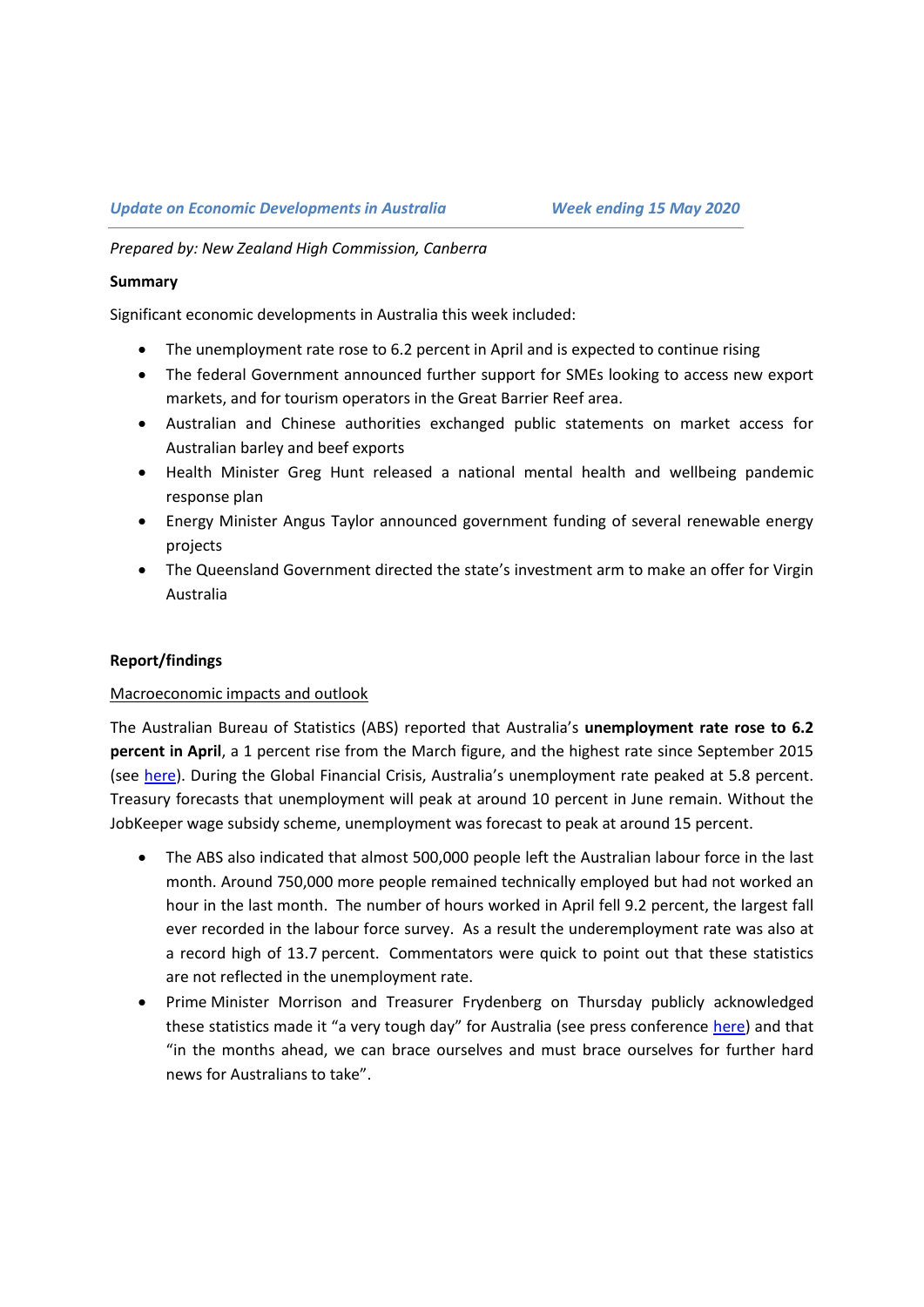## Government announcements

- PM Morrison confirmed that Treasury continues to review the operation of the **JobKeeper** wage subsidy scheme and that issues identified to date have been "relatively modest". He gave no indication that substantial changes (such as significant expansions to eligibility criteria, as called for by the Opposition) are likely.
- The federal Government will invest further in an existing **SME Export Hubs Initiative** to "back small and medium sized Australian businesses to tap into new markets around the world" (see [here](https://www.trademinister.gov.au/minister/simon-birmingham/media-release/export-hub-grants-help-businesses-through-crisis)). Ten "export hubs" across five states will receive more than \$4.9 million under the initiative (see [here](https://business.gov.au/SMEEH)), with a focus on industries where Australia has "large growth potential including food and agribusiness, energy, advanced manufacturing and mining services."
- Additional support will be provided for **Great Barrier Reef tourism operators**. An estimated \$3 million in further fee relief from the Minister for Environment's portfolio will be provided to local tourism businesses, as well as an additional \$2.6 million from the \$1 billion COVID-19 Relief and Recovery Fund to upgrade Reef HQ's tourism infrastructure. Tourism and Trade Minister Simon Birmingham said "We want to ensure that tourism businesses can continue to operate on the other side and play a major role in helping the industry, and ultimately our economy, to recover from this" (see [here\)](https://www.trademinister.gov.au/minister/simon-birmingham/media-release/great-barrier-reef-tourism-and-regional-economic-boost).
- Minister Taylor announced government funding of several **renewable energy projects** through the Australian Renewable Energy Agency (ARENA). ARENA will provide \$1.71 million to BP Australia to evaluate the feasibility of building a renewable hydrogen and ammonia production facility in Western Australia (see [here](https://www.minister.industry.gov.au/ministers/taylor/media-releases/government-supporting-unique-renewable-hydrogen-and-ammonia)). ARENA will also provide \$1.1 million in funding to APA Group to build a modular demonstration plant in outback Queensland. The plant will produce around 620kg of hydrogen per year, which will be converted into 74 gigajoules of renewable methane. APA has partnered with Southern Green Gas to develop the \$2.2 million project to develop the renewable methane process. Methane will be generated using solar-generated electricity, water and CO2 from the air, and can then be stored in existing natural gas pipelines (se[e here\)](https://www.minister.industry.gov.au/ministers/taylor/media-releases/green-gas-could-power-regional-queensland).
- Health Minister Greg Hunt released a **national mental health and wellbeing pandemic response plan** [\(here](https://www.mentalhealthcommission.gov.au/news/2020/may/national-mental-health-pandemic-response-plan)), with a \$48 million budget. "The stress of concerns about health, the loneliness of isolation, anxiety about a job, a small business's set of finances, the mortgage – all of these pressures which come with the pandemic have created specific mental health challenges...so one of the most important things we can do is to provide mental health support."
- PM Morrison indicated that the current **free provision of childcare** is "not a sustainable model for how the childcare sector should work, and nor was it intended to be". Education Minister Dan Tehan has been tasked with reviewing how childcare will operate after the programme expires on 28 June (se[e here\)](https://www.aph.gov.au/About_Parliament/Parliamentary_Departments/Parliamentary_Library/FlagPost/2020/April/Coronavirus_response-Free_child_care).

# Major business developments

 Earlier this week **China indicated that it was considering imposing tariffs of up to 80.5 percent on Australian barley** as soon as 19 May, as a result of an anti-dumping investigation